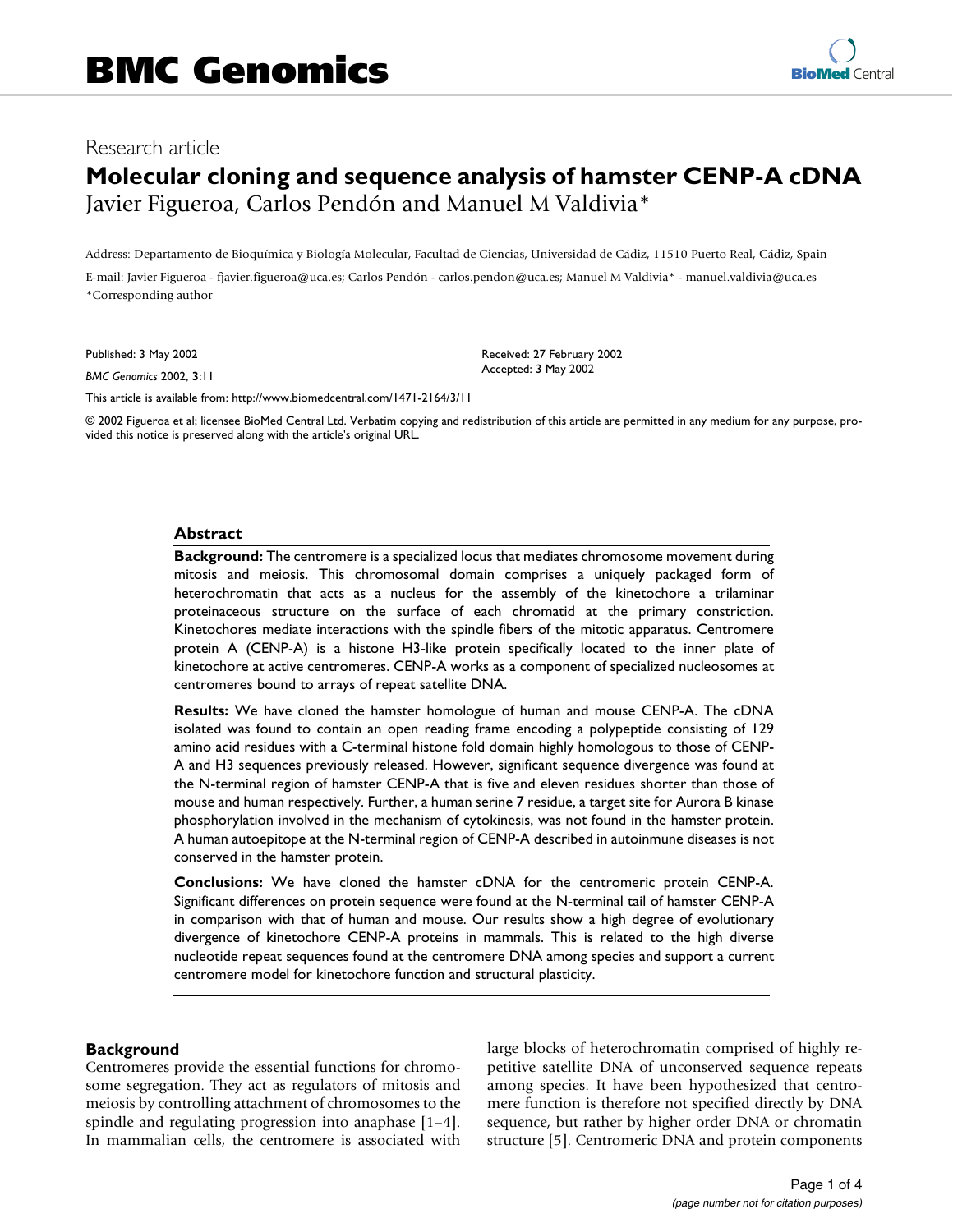have been suggested to evolve rapidly in evolution and be responsible for the organization of functional centromere of emerging species [6].

CENP-A is a 17 kD histone H3 variant with homologous polypeptides being described from human to yeast [7–9]. Different approaches have indicated that CENP-A is required for the assembly of kinetochore and activation of the centromere [10–12]. The human protein shows more than 60% sequence identity to H3 at the C-terminal histone fold domain. The highly divergent N-termini of CENP-A is localized outside the nucleosome and should serve to interact with other kinetochore proteins including histones [4,13]. This unique N-terminal charged region forms a major epitope in the induction of specific autoantibodies against centromere in autoimmune patients [14,15]. The overall homology between homologous CENP-A proteins and the evolutionarily unconserved satellite repeat DNAs at the kinetochore described for many species, constitute a major unresolved enigma in modern biology for understanding the structural organization and function of the centromere.

## **Results and Discussion**

In order to look for CENP-A conserved motifs in closed species, we have cloned CENP-A cDNA from hamster and compare the deduced amino acid sequence with that of mouse and human. Sequencing was done on both strands of DNA and the sequence data was deposited in GenBank with the accession number AJ428867. As shown in Fig. 1, we isolated a 1623nt cDNA containing several polyadenylation signals and a poly-A tail. The coding region was found between nucleotides 98 and 484. The cDNA of hamster CENP-A contains an open reading frame encoding a polypeptide consisting of 129 amino acid residues. Sequence analysis of deduced hamster CENP-A polypeptide showed 79% and 73% homology with those described previously of mouse and human respectively. CENP-A is defined as a histone H3-like protein and as expected the C-terminal histone H3 fold domain of the hamster cDNA (residues 37–129) showed a 84 % homology with those of human and mouse CENP-A cDNAs. However at the N-terminal domain (residues 1–36) the hamster antigen contains 5 deleted amino acid residues in comparison to that of mouse (Fig. 2). Further, in rodents there are also 5 deleted amino acid residues in the N-terminal related to that of the human CENP-A amino acid sequence. Significantly, this include a serine residue at position 7 which have been described in human CENP-A as a Aurora B kinase phosphorylation site involved in completion of cytokinesis [16]. It is plausible that other serine residues found at the N-terminal region of hamster CENP-A may serve for similar function. Overall changes found in the hamster CENP-A make the protein five and eleven amino acid shorter than those of mouse and human polypeptides respectively (Fig. 2). These observations indicate a degree of evolutionary divergence of protein sequences between hamster, mouse and human CENP-A and suggest a significant structural plasticity in an essential kinetochore component.

As suggested in a recent report on centromere DNA sequences divergences found in eukaryotes, those changes observed in the N-terminal region of several CENP-A proteins, could be explained for their specific recruitment at nucleosomes containing different DNA satellite repeat [6,17]. The centromere drive model proposed by Malik et al. [17] imply changes during evolution on centromeric repeat sequences associated with those found on centromeric constitutive antigens such as CENP-A. This specific event could play a role at the distinctive higher-order of chromatin structure at mammalian centromeres [18]. Thus, understanding the relationships between CENP-A primary structure and DNA repeat organization at the centromeres may provide a clue into the structural requirements needed for assembly of a kinetochore.

## **Conclusions**

Hamster CENP-A and its human and murine homologous proteins are highly conserved at the C-terminal domain. However they have significant amino acid differences at the N-terminal tail, including a serine residue at position 7 which is missing in hamster and mouse CENP-A, but it is phosphorylated by Aurora B kinase in humans for a role in cytokinesis. Further, the N-terminal domain of hamster CENP-A is five and eleven amino acid shorter than those homologous proteins of mouse and human respectively. Thus, the divergences found in the N-terminal tail of CENP-A in different species during evolution, according to a current centromere model could be correlated with those variations widely described on centromeric DNA repeat sequences [6,17].

## **Materials and Methods** *Isolation of a hamster CENP-A cDNA*

A CHO cDNA expression library constructed in lambda ZAP (Stratagene) was screened with a human CENP-A cDNA probe resulting in the isolation of several positive clones. One of these resulted to be a hamster full length CENP-A clone described here. cDNA was subcloned in pBluescript vector (Stratagene) and DNA sequence analysis was performed in both strands by the dideoxy method using T7 DNA polymerase (Amersham Biosciences) and 5'- [α-35S]-labeled dATP (NEN Life Science Prod. Zaventem, Belgium). DNA sequences were analysed in EMBL databases using BLAST and Clustaw softwares.

## **Authors' contributions**

JF carried out the cloning studies, specific characterization of the clones and participate in the sequencing analysis.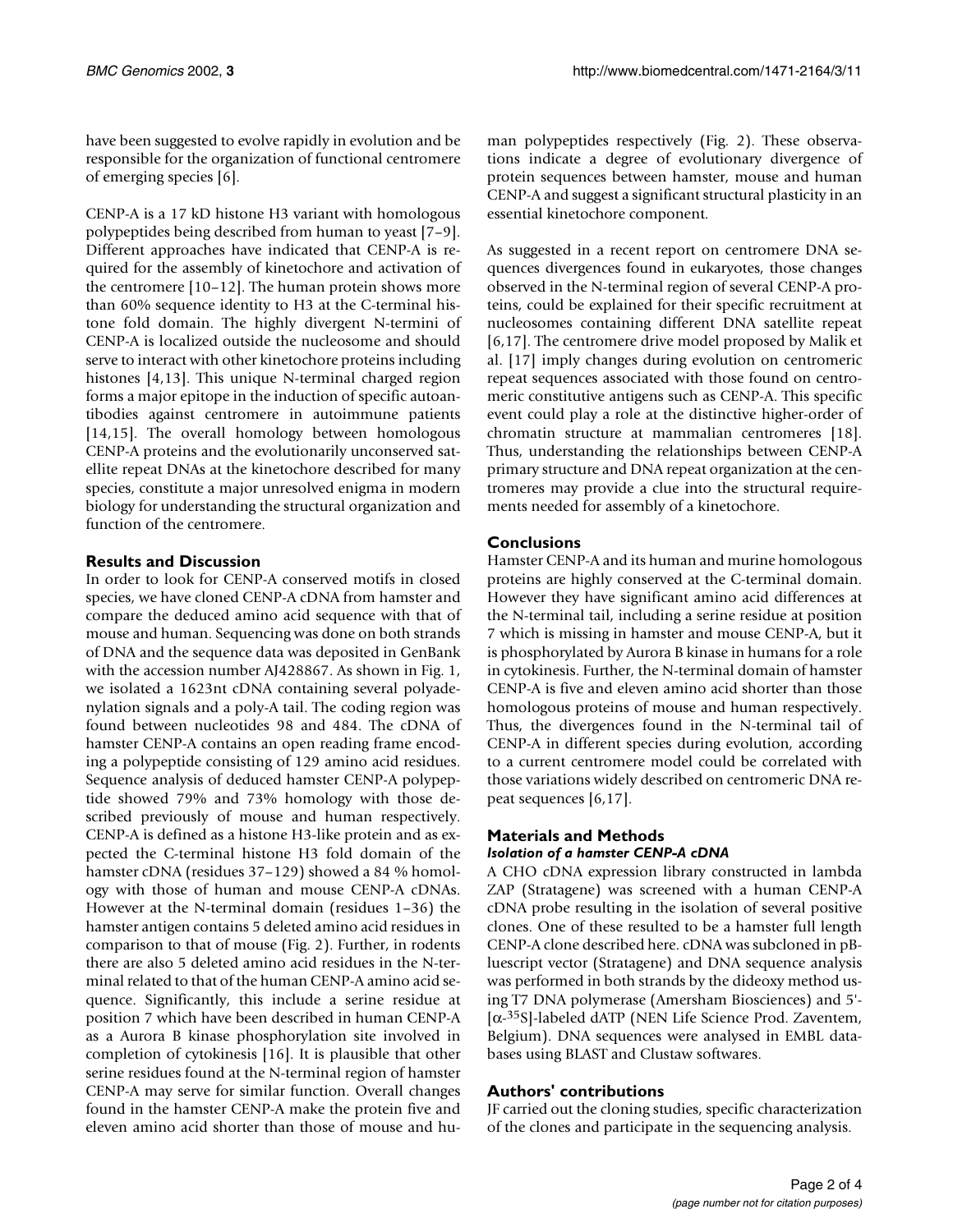|                                                                       |   |              |   |   |   |   |   |   |   |   |   |   |             |    |   |   |   |   |   | 60   |
|-----------------------------------------------------------------------|---|--------------|---|---|---|---|---|---|---|---|---|---|-------------|----|---|---|---|---|---|------|
|                                                                       |   |              |   |   |   |   |   |   |   |   |   | M | G           | P  | R | R | K | P | R | 120  |
|                                                                       |   |              |   |   |   |   |   |   |   |   |   |   |             |    |   |   |   |   |   |      |
| GACCCCGAGAAGGCGCCCCTCCAGCCCGGTTCCCGGACCCTCGCGACGCAGCTCCCGTCC<br>т     | P | R            | R | R | P | S | S | P | v | P | G | P | S           | R  | R | S | S | R | P | 180  |
| AGGTAAGAGGCGGAAATTTCTGTGGCTTAAGGAGATAAAGAAACTGCAGAGGAGCACCGA          |   |              |   |   |   |   |   |   |   |   |   |   |             |    |   |   |   |   |   | 240  |
| G                                                                     | K | $\mathbf{R}$ | R | K | F | L | W | L | K | Е | I | K | K           | L  | Q | R | S | т | D |      |
| CCTCCTGCTAAGGAAGCTTCCTTTCAGCCGAGTTGTAAGAGAAATATGTGGGAAATTCAC          |   |              |   |   |   |   |   |   |   |   |   |   |             |    |   |   |   |   |   | 300  |
| L                                                                     | L | L            | R | K | L | P | F | S | R | v | v | R | Е           | I  | C | G | K | F | т |      |
| TCGAGGTGTGGACCTATGTTGGCAAGCCCAAGCCTTGTTGGCCCTTCAAGAGGCAGCAGA          |   |              |   |   |   |   |   |   |   |   |   |   | 360         |    |   |   |   |   |   |      |
| R                                                                     | G | V            | D | L | C | W | Q | A | Q | A | L | L | A           | L  | Q | Е | A | A | Е |      |
| AGCATTTCTAGTTCACCTCTTTGAGGATGCCTATCTCCTCACCTTACATGCCGGCAGAGT          |   |              |   |   |   |   |   |   |   |   |   |   |             |    |   |   |   |   |   | 420  |
| A                                                                     | F | L            | v | н | L | F | Е | D | A | Y | L | L | т           | т. | н | Α | G | R | v |      |
|                                                                       |   |              |   |   |   |   |   |   |   |   |   |   |             |    |   |   |   |   |   | 480  |
| т                                                                     | I | F            | P | к | D | I | Q | L | т | R | R | I | $\mathbf R$ | G  | I | E | G | G | L |      |
|                                                                       |   |              |   |   |   |   |   |   |   |   |   |   |             |    |   |   |   |   |   |      |
| TGGCTGAGCTGGCAGTGTGCTGTGTGTCCAGCCTACACGTGGGGCCTTCTGGAGCCACAG<br>G     | * |              |   |   |   |   |   |   |   |   |   |   |             |    |   |   |   |   |   | 540  |
| TGAGCCCAGTGGTGTCTGAGGAGCTGCCTGGACTCAGCTGGTTTTGAATAACATGTACTT          |   |              |   |   |   |   |   |   |   |   |   |   |             |    |   |   |   |   |   | 600  |
| GTTGCCCTTTAAACTTTCTTTCTGAAGAAAAGACTGTAGCTTTTCTCTGTGACAGAGAGG          |   |              |   |   |   |   |   |   |   |   |   |   |             |    |   |   |   |   |   | 660  |
| AAAGAAAGGACCATCTGCATATGCCCATGGACATGAGTGTTTGCAGACCACAGGTCAACT          |   |              |   |   |   |   |   |   |   |   |   |   |             |    |   |   |   |   |   | 720  |
| TTGGGGTGTGAACAGCTCAACCATATAACTGTTTAAGGGTTTTGGACACACGAGATCTGC          |   |              |   |   |   |   |   |   |   |   |   |   |             |    |   |   |   |   |   | 780  |
| CGCGTTAGGAGGGGATGTTGTTATGTTAGTCTTTCTGGTCTATGTACATCTTTTACCATA          |   |              |   |   |   |   |   |   |   |   |   |   |             |    |   |   |   |   |   | 840  |
| TGTTTATTTGTACTTTCATTTAAAATATAAGGGAGGAAAATCTGGGTGAAATGTTTGAAT          |   |              |   |   |   |   |   |   |   |   |   |   |             |    |   |   |   |   |   | 900  |
|                                                                       |   |              |   |   |   |   |   |   |   |   |   |   |             |    |   |   |   |   |   | 960  |
| TCAAAACCAAACTAGAATTGATTACAAATCTTCCTTCCCTTCCATGCTAGGGCTTGAATC          |   |              |   |   |   |   |   |   |   |   |   |   |             |    |   |   |   |   |   | 1020 |
| CAAAGCTTTGTACAGGCTAAGTGTGGACTATACTGTTGAGCCATATCCATAGCCTGAAAT          |   |              |   |   |   |   |   |   |   |   |   |   |             |    |   |   |   |   |   | 1080 |
| GAACAGTCTTCTAATTCCTACCAGTAAATGCCTATCAATATCATCCAGAAAGCCTGTCAT          |   |              |   |   |   |   |   |   |   |   |   |   |             |    |   |   |   |   |   | 1140 |
| AGAACTGGACATTTTATTCTAAGCTGTAAATCATATAAAATGTATCCTATCAGTCTGGAG          |   |              |   |   |   |   |   |   |   |   |   |   |             |    |   |   |   |   |   | 1200 |
| TGTTAAAATGTGTTTTCAGTATTTTTACAGGAGTTTCTTTTTAGCTTATTTGGGGAGATG          |   |              |   |   |   |   |   |   |   |   |   |   |             |    |   |   |   |   |   | 1260 |
| TAATAAAAAATTTCTTAATGAAAAATTAAAGTTACTGTCCTAGGTGTTACAAGCCTTTTT          |   |              |   |   |   |   |   |   |   |   |   |   |             |    |   |   |   |   |   | 1320 |
| AGTAAATATTGAGCTCGTTTTTTACACCATTTGAAACAGCCAAAATGTAAACAAGAGATG          |   |              |   |   |   |   |   |   |   |   |   |   |             |    |   |   |   |   |   | 1380 |
|                                                                       |   |              |   |   |   |   |   |   |   |   |   |   |             |    |   |   |   |   |   | 1440 |
| CAGTAAAAGAAATGTAAGAGGTTCCAGGAAAATAGGCCACAATGCTCTTGGACTTGAGGT          |   |              |   |   |   |   |   |   |   |   |   |   |             |    |   |   |   |   |   | 1500 |
| GAAAACAGCTGTGAGCACTAAACAGTCTGTGCTATTGATGGAGACATGCCAGCTGATTGA          |   |              |   |   |   |   |   |   |   |   |   |   |             |    |   |   |   |   |   | 1560 |
| ACTGGAGTTCCAGGTTTTGCTATTT <b>AATAAA</b> CTTTACCCTTTGCAAAAAAAAAAAAAAAA |   |              |   |   |   |   |   |   |   |   |   |   |             |    |   |   |   |   |   | 1620 |
| AAA                                                                   |   |              |   |   |   |   |   |   |   |   |   |   |             |    |   |   |   |   |   | 1623 |

#### **Figure 1**

Nucleotide sequence of hamster CENP-A cDNA. Deduced amino acids of 129 encoded codons are shown in black. Numbers in the right indicate nucleotide position. The asterisk designates the stop codon. Two consensus polyadenylation signal sequences are shown in black underlined.